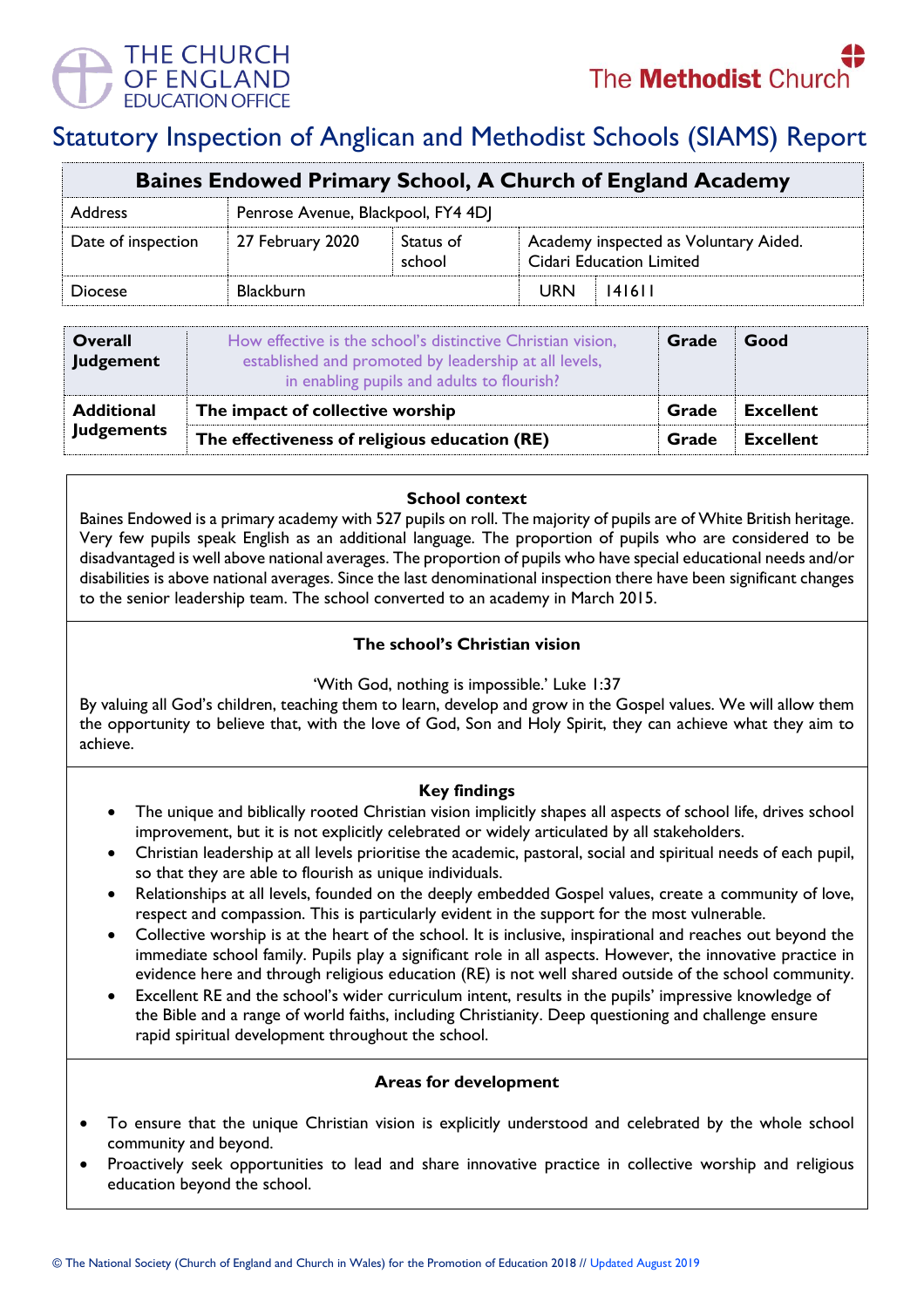How effective is the school's distinctive Christian vision, established and promoted by leadership at all levels, in enabling pupils and adults to flourish?

#### **Inspection findings**

The recently agreed, biblically rooted vision of Baines Endowed Primary School shapes daily life and drives improvement. Enabling all staff and pupils to believe that with God nothing is impossible, it creates an inclusive, safe, nurturing and ambitious community that lives well together. However, the outworking of the vision is not excellent because it is not explicitly shared and applied by all stakeholders. This means that the overall understanding of the closely associated values is far deeper than the vision statement.

School leaders, local governors and the academy trust demonstrate an unwavering dedication to improving outcomes for all pupils and their families, often providing additional support, guidance and practical assistance. Governors have a strong commitment to the school and contribute effectively to improvement plans and selfevaluation. They ensure that the Christian distinctiveness of the school is strengthened through rigorous recruitment processes for staff and succession planning opportunities. The wellbeing of staff is prioritised so that they feel valued and well equipped to support families and pupils.

Pastoral support is transformational and coupled with practical assistance, such as providing breakfasts for all pupils, contributes to the school being a beacon of hope for the community that it serves. Senior leaders create a highly motivated, dedicated and effective team. All staff feel valued and therefore create a community that is rooted in love.

Pupils experience an excellent education, founded on a bespoke curriculum that enables each pupil to shine as an individual. Attendance is good because pupils are keen to come to school. The curriculum intent, founded on the vision, inspires and motivates all pupils to work hard and aim high in all lessons. This creates a positive and aspirational environment for all pupils to learn in. Investment in ambitious extracurricular provision and learning opportunities reinforces the vision and exposes pupils to experiences that would not be accessible to them otherwise. Academic progress is good, in particular for the most vulnerable pupils, many of whom begin their formal education from very low starting points. Investment in professional development and the deployment of staff has resulted in pupils being taught and well supported, so that progress and nurture is prioritised for all pupils. Significant adjustments are made to support pupils with additional learning and health needs, including sessions with Pippa, the school's therapy dog.

Quality of provision in RE is particularly strong and innovative, due to the dedicated subject leaders, who provide support and guidance to ensure consistently good teaching across the school. This is a significant improvement since the previous denominational inspection. Guidance from the diocese and multi academy trust ensures that provision meets the recommendations of the Statement of Entitlement for RE. Challenge in lessons is relentless through skilled questioning, which encourages deep thought and results in pupils' excellent engagement in learning and good spiritual development. Pupils talk confidently about their own faith and with insight into a range of world faiths, including an appropriate focus on Christianity. Biblical knowledge and a Christian appreciation of God as Father, Son and Holy Spirit is particularly impressive. This is well linked with aspects of the collective worship programme. Creative approaches to teaching and learning, educational visits to places of worship and visitors welcomed into school to inspire pupils further enhance provision.

Pupils are immensely proud of their school and the caring forgiving community that they create. They care for and value each other as unique individuals. As a consequence, the learning environment is calm and purposeful, and they will not accept injustice. Pupils who have had difficulty managing their behaviour have been well supported and provided with alternative behaviour plans, guidance and additional support, within a loving and forgiving environment. Pupil voice is particularly strong, and they are proud to talk about their role in school and the difference that they have made in supporting charities locally, nationally and globally. Pupils are given many opportunities to lead, such as worship leaders, anti-bullying ambassadors, resilient leaders and so on. This enables them to live out the vision and provide support and guidance to their peers. The enthusiastic choir reaches out to community groups and brings joy to their neighbours. The link that the school has developed with Siphiwe